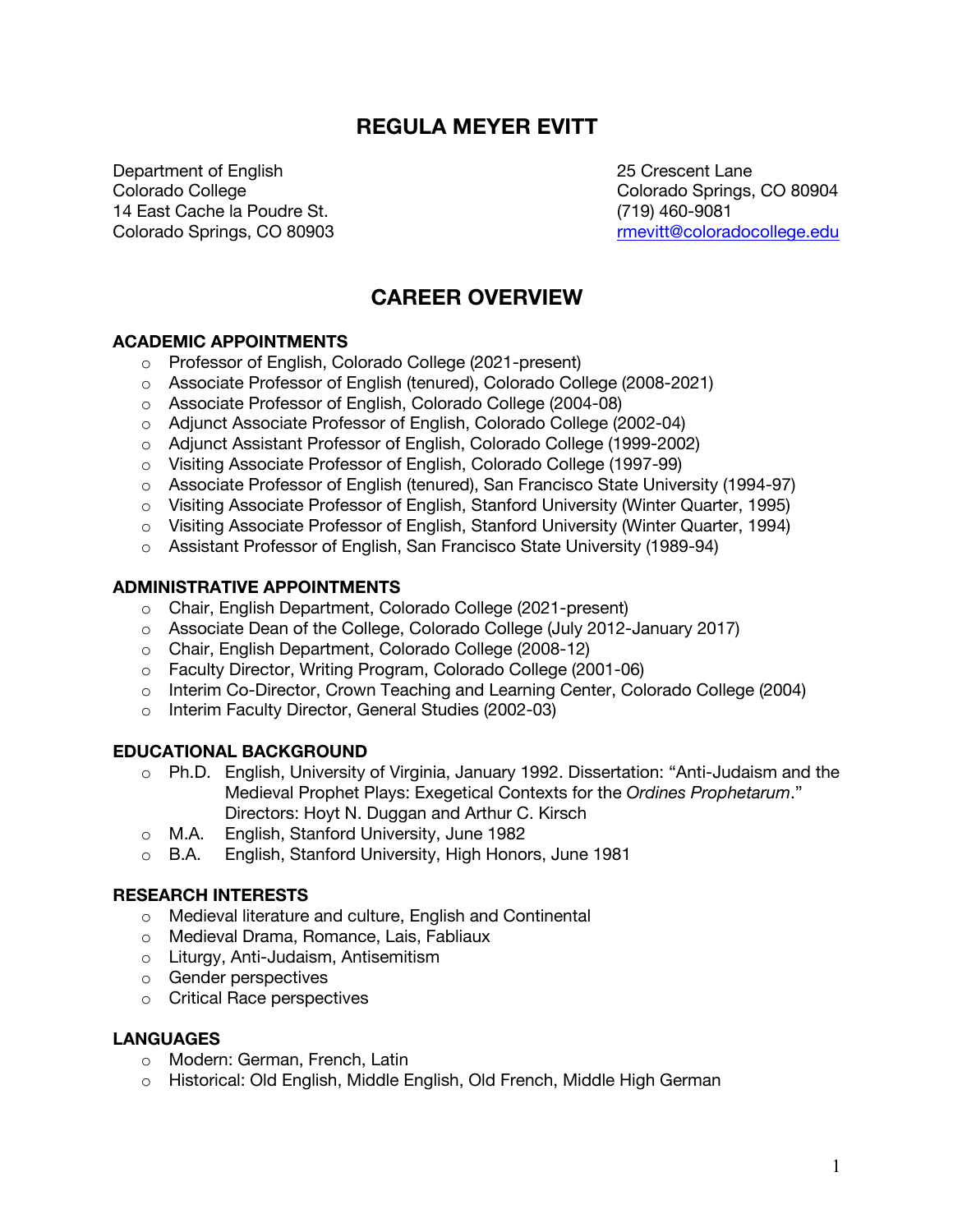# **RESEARCH, SCHOLARLY ENGAGEMENT**

## **PUBLICATIONS**

#### **Articles**

- o "Supersession and Conversion: The *Adversus Judaeos* Liturgical Dramas of Saint-Martial de Limoges." *The Journal of Medieval Religious Cultures*. (Forthcoming, Spring 2022).
- o "Spreading a Great Good: Marie's *Lais* in the Classroom." Introduction to *Le Cygne: Special Edition: Teaching Volume*. (Forthcoming, Fall 2021).
- o "'He is inwardly flayde': Inscription and the Wakefield *Buffeting's* Self-incriminating Jew." *'Ye Baw for Bokes': Essays on Medieval Manuscripts and Poetics*. Ed. Michael Calabrese and Stephen H. A. Shepherd. Los Angeles: Marymount Press, 2012. 111-27.
- o "Young, Karl." *De Gruyter Handbook of Medieval Studies*. Ed. Albrecht Classen. New York: De Gruyter, 2009. Vol. 3: 2724-29.
- o "Sir Orfeo." *Companion to Pre-1600 British Poetry*. Ed. Michelle Sauer. New York: Facts on File, 2008. 414-16.
- o "Troilus and Criseyde." *Companion to Pre-1600 British Poetry*. Ed. Michelle Sauer. New York: Facts on File, 2008. 441-42.
- o "Incest Disguised: Ottonian Influence at Gandersheim and Hrotsvit's Abraham." *Comparative Drama* 42 (2007): 349-69.
- o "New Historicism." *Western Wind: An Introduction to Poetry*. Ed. David Mason. New York: McGraw Hill, 2006. 603-06.
- $\circ$  "Eschatology, Millenarian Apocalypticism, and the Liturgical Anti-Judaism of the Medieval Prophet Plays." *The Apocalyptic Year 1000: Religious Expectation and Social Change, 950-1050*. Ed. Richard Landes, Andrew Gow, David Van Meter. Oxford: Oxford University Press, 2003. 205-30.
- o "Undoing the Dramatic History of the *Riga Ludus Prophetarum*." *Comparative Drama* 24 (1990/1991): 242-56.
- o "Musical Structure in *The Second Shepherds' Play*." *Comparative Drama* 22 (1988/89): 304-22.

#### **Book**

o *Minding the Body: Women and Literature in the Middle Ages*, 800-1500. New York: Twayne Publishers, 1997. [co-author Monica Potkay]

#### **Audio Recordings**

- o *The Parson's Tale*, *Chaucer Studio*, sound recording of Chaucer's *Canterbury Tales*, 2016.
- o *Piers Plowman*, *Chaucer Studio* sound recording of William Langland's *Piers Plowman*, 2010.
- o *Cleanness*, *Chaucer Studio* sound recording of the medieval alliterative poem *Cleanness*, 2003.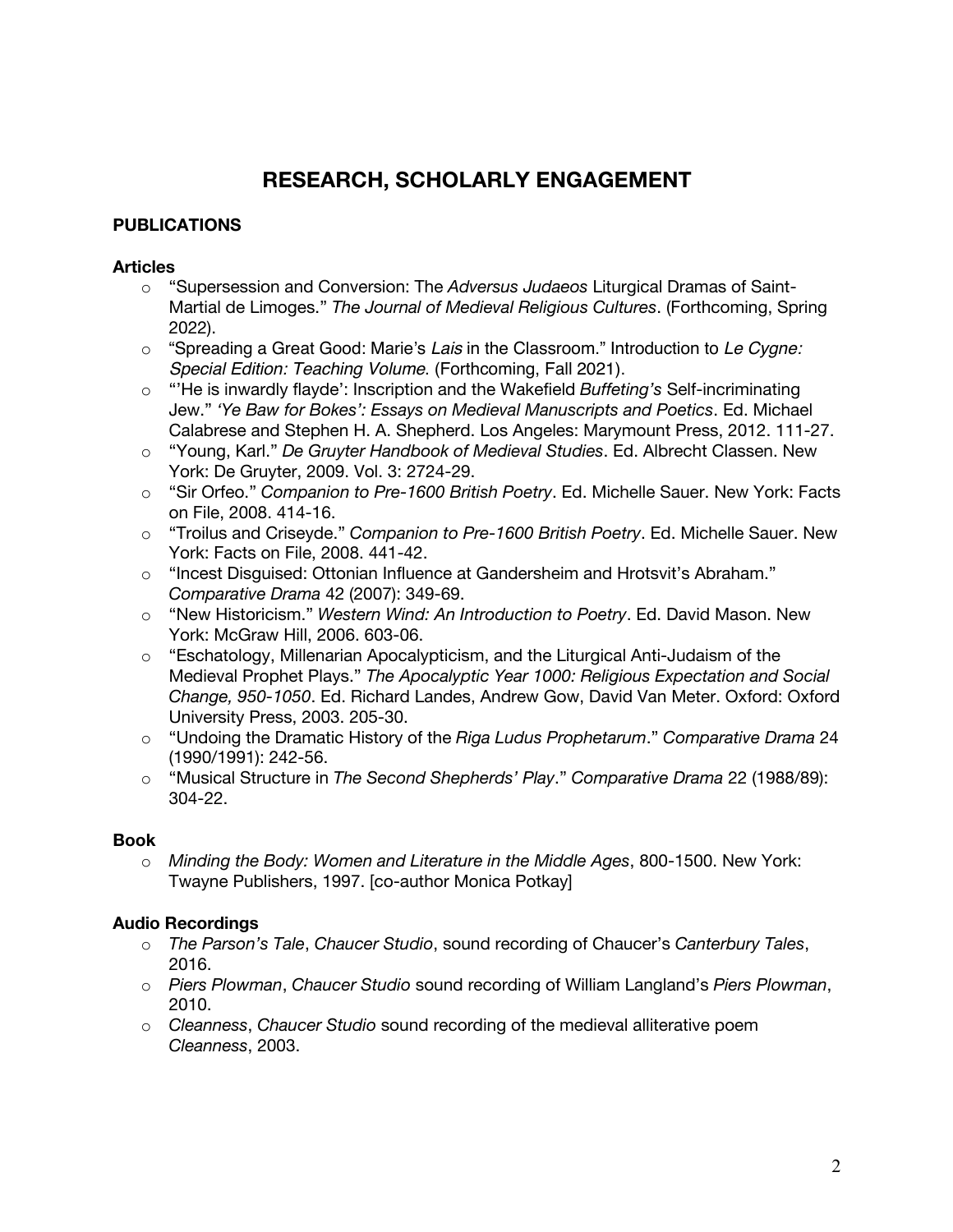### **Book Reviews**

- o "Theatre and Feminist Aesthetics, ed. Karen Laughlin and Catherine Schuler." Review for *Comparative Drama* 32, 1998.
- o Hanna Scolnicov, *Women's Theatrical Space*." Review for *Comparative Drama* 31, 1997.
- o "Materializing the Body, Medieval and Modern." Review for *San Francisco Review of Books*, August-October 1993.

## **CONFERENCE PRESENTATIONS**

#### **Papers**

- o Presenter. "Dante's Fra Alberigo, Infernal Cannibalism, and the Medieval Technologies of the Zombie Apocalypse." Society of Biblical Literature, University of Colorado, Colorado Springs, March 2020. [COVID cancellation; rescheduled for Spring 2021]
- $\circ$  Presenter. "Thigh wounds, chastity surveillance, and gender ambiguity: Jewish-Christian Exegetical Exchange and Marie's 'Jewish' Knight in *Guigemar*." International Courtly Literature Society 2019 Congress. University of Exeter, UK, July 2019.
- $\circ$  Presenter. "Le veir vus en dirai sanz faile": Lanval's camouflaged bodies and displacing gazes." "Bodies and Gender in Marie de France: New Theoretical Lenses Roundtable," International Marie de France Society Session, Fifty-fourth International Congress on Medieval Studies, Western Michigan University, May 2019.
- o Panel Presenter. "Making Connections between Advising Practices and Curricular Coherence," TEAGLE Foundation Consortial Grant Proposal (Traci Freeman, Colorado College; Kathleen Greene, Beloit College; Regula Meyer Evitt, Colorado College; Lori Schroeder, Knox College; Frank Gersich, Monmouth College), AAC&U National Conference, Washington D. C., January 2016.
- o Presenter. "Telling Tales—Using Translation and Narratology to Unpack Chaucer's Fabliaux." Chaucer Out-Loud Round Table. Forty-fourth International Congress on Medieval Studies, Western Michigan University, May 2009.
- o Presenter. "Incest Disguised: Ottonian Influence at Gandersheim and Hrotsvit's *Abraham*." Medieval Children 1200-1500 Conference, University of Kent, Canterbury, England, June 2006.
- o Presenter. "Diasporic Identity and Incest: Ben Jelloun's *L'enfant de sable* as lens for *Le roman de Silence*." South Atlantic Modern Language Association, Atlanta, November 2005.
- o Presenter. "Disguising Incest in Hrotsvit of Gandersheim's *Abraham*." Thirty-eighth International Congress on Medieval Studies, Western Michigan University, May 2003.
- o Presenter, "Chaucer, Philomela, and the Metamorphosis of Silence." Association of the Modern Language Association, Claremont Colleges, November 1998.
- o Presenter. "The Eucharistic Bawdy in English Fabliau." Journée de Travail des Fabliaux, Columbia University, April 1997.
- o Presenter. "'Vos inquam convenio, O Judaeis': Eschatology, Millenarian Apocalypticism, and the Liturgical Anti-Judaism of the Medieval Prophet Plays." The Apocalyptic Year 1000 Conference, Boston University, November 1996.
- o Presenter. "Bulging Bounds, 'Frely Foode' and the Eucharistic Maternal in the Wakefield *Salutation of Elizabeth*." Thirty-first International Congress on Medieval Studies, Western Michigan University, May 1996.
- o Presenter. "Writing from the Space of the Displaced." Journee de Travail de Marie de France, Columbia University, April 1996.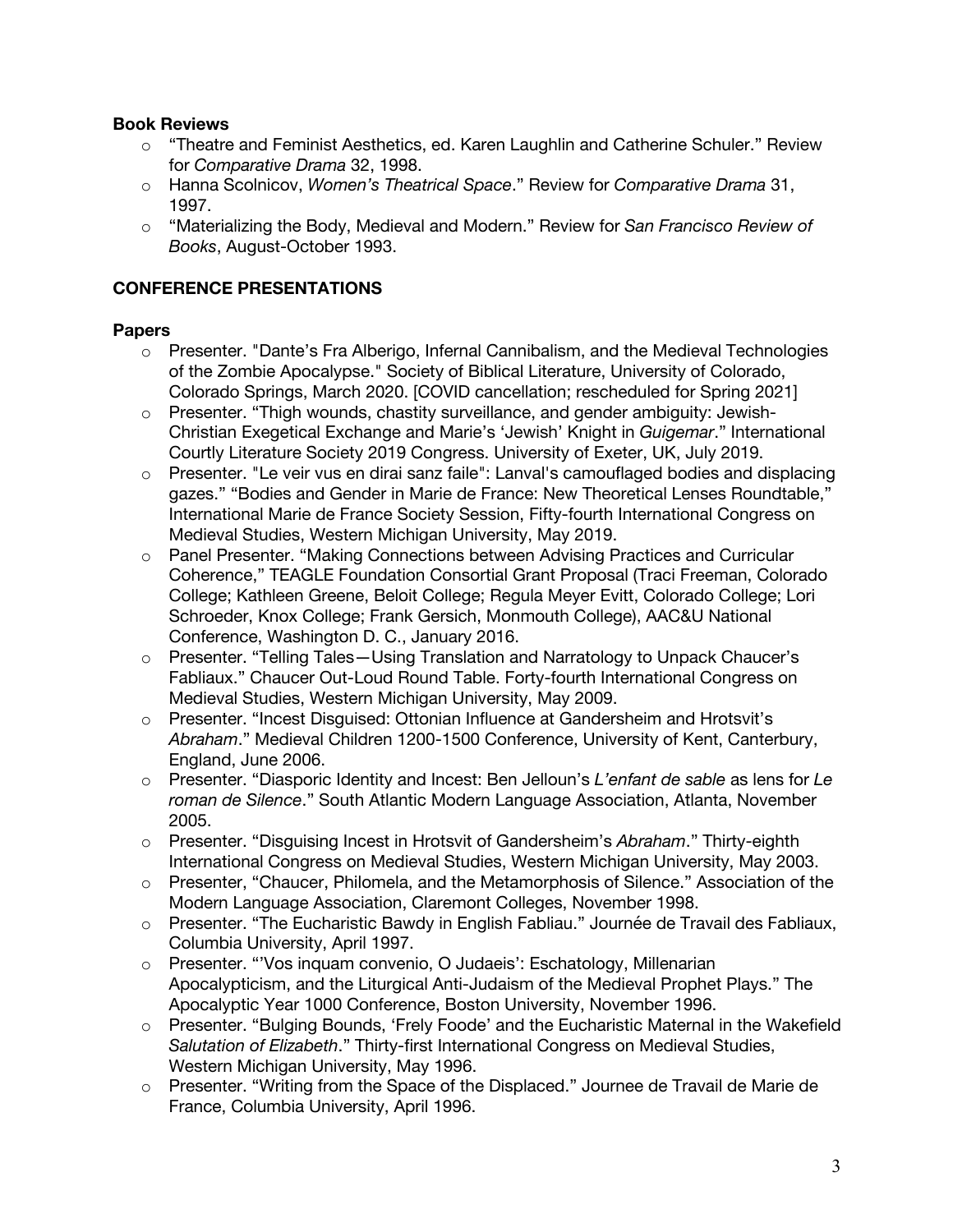- o Presenter. "Chaucer's Troilus and Criseyde and Electronic Bulletin Boards in a Multicultural Classroom." "Teaching Chaucer's 'Other' Texts," New Chaucer Society, Dublin, Ireland, July 1994.
- o Presenter. "The Stooges Crucify Christ: Fabliaux, Fragmenting Laughter, and the York *Crucifixion*." Twenty-ninth International Congress on Medieval Studies, Western Michigan University, May 1994.
- o Presenter. "Dislocated Anti-Judaism in the Riga *Ludus Prophetarum*." Twenty-eighth International Congress on Medieval Studies, Western Michigan University, May 1993.
- o Presenter. "The Dramatic Jew as Mirror of Christian Ambivalence: Anti-Judaism in the Fleury *De Sancto Nicholao et de quodam Iudeo*." Twenty-seventh International Congress on Medieval Studies, Western Michigan University, May 1992.
- o Presenter. "'He is inwardly flayde': Prophecy and the Self-incriminating 'Jew' in the Wakefield *Buffeting*." Presenter, Renaissance Society of America, Stanford University, March 1992.
- o Presenter. "Prophecy and the Christian 'Other': Augustine's Eschatological Anti-Judaism and the Saint-Martial de Limoges *Ordo Prophetarum*." Medieval Association of the Pacific, Twenty-fifth Anniversary Convocation, University of California at Davis, March 1991.

## **Invited Presentations**

- o Guest Lecturer. "Dante's Ugolino, Fra Alberigo, and the Zombie Apocalypse." *HUM 3990 Visions of Darkness: Apocalyptica in History, Literature, and Media*, University of Colorado, Colorado Springs, March 2020.
- o Invited Speaker. "The Bard and the Bible." Pikes Peak Library District Manifold Greatness Exhibition, June 2012.
- o Invited Speaker. "Teaching in Liberal Arts Colleges Conference." University of Chicago, April 2012.

## **Workshops**

- o Workshop presenter. "Gaylord Workshop on Reading Chaucer Out Loud." Fifty-sixth International Congress on Medieval Studies, Western Michigan University, May 2021.
- o Workshop presenter. "Gaylord Workshop on Reading Chaucer Out Loud." Fifty-fifth International Congress on Medieval Studies, Western Michigan University, May 2020. [COVID cancellation]
- o Workshop presenter. "Gaylord Workshop on Reading Chaucer Out Loud." Fifty-fourth International Congress on Medieval Studies, Western Michigan University, May 2019.
- o Workshop presenter. "Gaylord Workshop on Reading Chaucer Out Loud." Fifty-third International Congress on Medieval Studies, Western Michigan University, May 2018.
- o Panelist. "Chaucer Out-Loud Workshop Roundtable." Fifty-second International Congress on Medieval Studies, Western Michigan University, May 2017.
- o Session Leader. "Chaucer Out Loud." Forty-fourth International Congress on Medieval Studies, Western Michigan University, May 2009.
- o Session Leader. "Chaucer Out Loud." Forty-third International Congress on Medieval Studies, Western Michigan University, May 2008.
- o Session Leader. "Chaucer Out Loud." Forty-second International Congress on Medieval Studies, Western Michigan University, May 2007.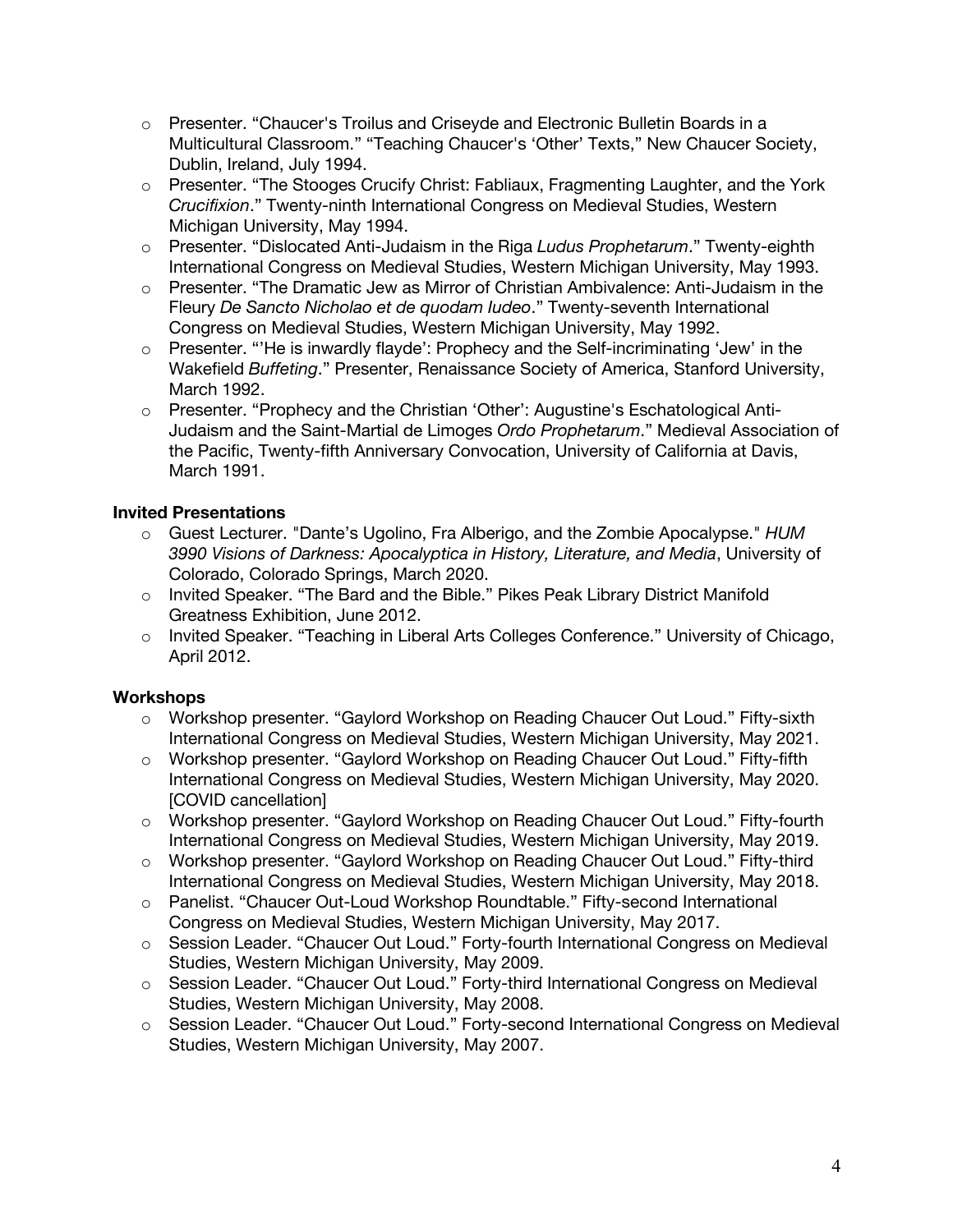## **PROFESSIONAL SERVICE**

#### **Editorial Appointments**

- o Editorial Review Board. *Le Cygne: Journal of the International Marie de France Society,*  2010-12, 2017-present.
- o Editor. *Le Cygne: Journal of the International Marie de France Society*, 2001-10.
- o Reviewer. Article Manuscripts. *Comparative Drama*, 2008.
- o Contributor. "Abstracts of Publications," *The Pearl-Poet Newsletter*, May 1988.

#### **Professional Engagement**

- o Secretary/Treasurer. International Marie de France Society, May 2019-present.
- o Executive Committee/Advisory Board. International Marie de France Society, 2019 present.
- o Session Presider. International Marie de France Society Session: "Family and Kinship in Marie de France." Fifty-fourth International Congress on Medieval Studies, Western Michigan University, May 2019.
- o Session Organizer. International Marie de France Society Session: "Bodies and Gender in Marie de France: New Theoretical Lenses." Fifty-fourth International Congress on Medieval Studies, Western Michigan University, May 2019.
- o Executive Committee/Advisory Board. International Marie de France Society, 2001- 2012.
- o Session Respondent. International Marie de France Society Session. Fortieth International Congress on Medieval Studies, Western Michigan University, May 2005.
- o Conference Co-organizer (with Carol Neel). Rocky Mountain Medieval and Renaissance Association Conference, Colorado College, April 2003.
- o Session Co-organizer. Pearl-Poet Society Session, "Feminist Patristics and the Pearl-Poet," Twenty-seventh International Congress on Medieval Studies, Western Michigan University, May 1992.
- o Session Co-organizer. Pearl-Poet Society Session, "Resolution and Independence in Pearl," Twenty-sixth International Congress on Medieval Studies, Western Michigan University, May 1991.

#### **Professional Affiliations**

- o International Marie De France Society
- o International Courtly Literature Society
- o New Chaucer Society
- o Medieval Academy
- o Society for Biblical Literature
- o Modern Language Association

#### **Community Outreach**

- o Co-Presenter (with Steven Hayward). "Block Plan Study Abroad: Teaching Shakespeare In London," Special Program at Colorado College for The National Association for College Admission Counseling (NACAC), October 3, 2012.
- o Faculty Emeritus Reading Group, Faculty Presenter: Dante, *Inferno*; Chaucer, *Canterbury Tales*; Shakespeare, *Sonnets*. 2011-12.
- o Seminar Professor. Teachers as Scholars Seminar Professor (nine 2-3 day teacher seminars), Colorado College, 2000-08.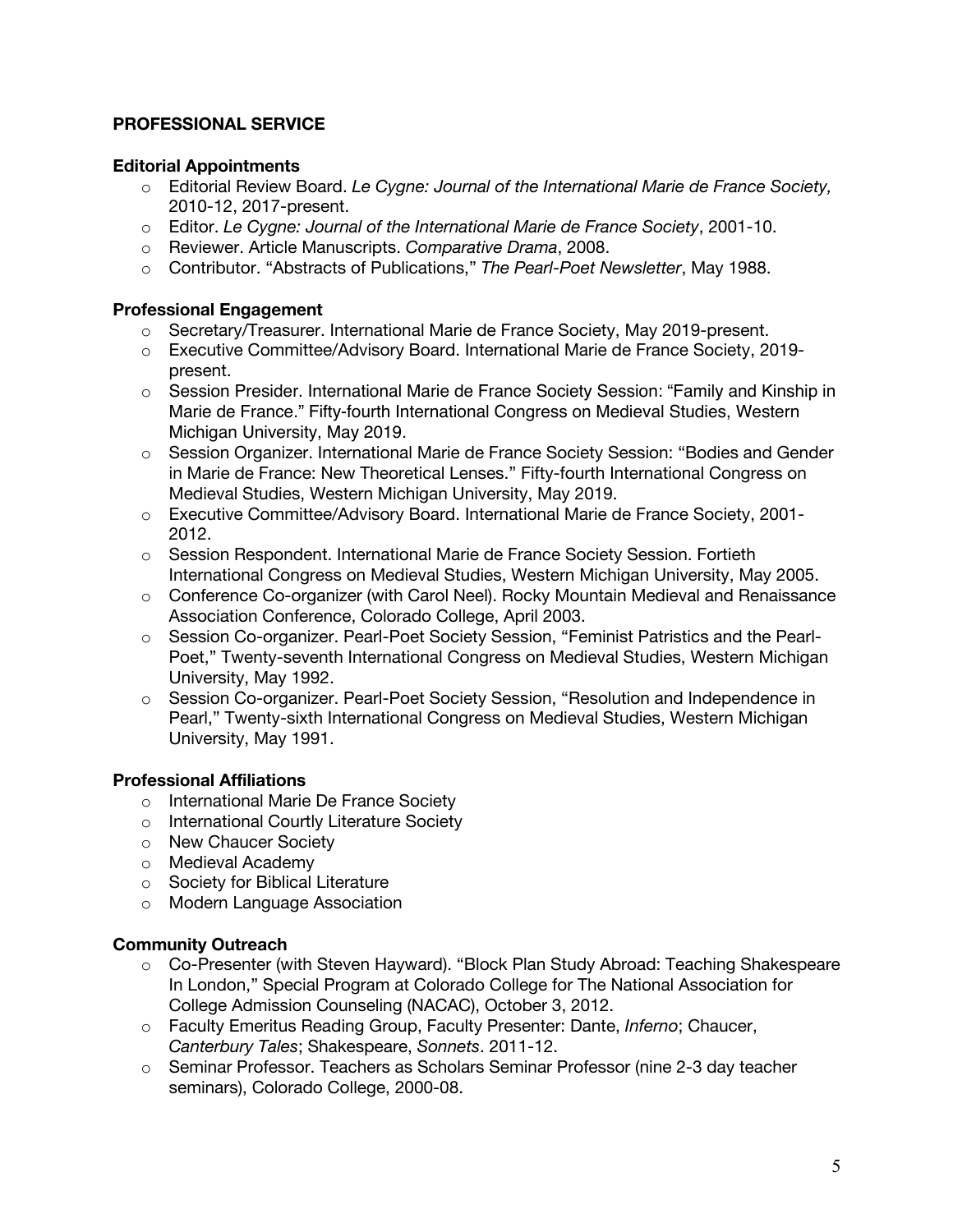- o Reader/Judge. International Education Essay Contest. Colorado College, November 2007.
- o Presenter. "Two Faces of Colorado College: Tradition and Innovation, An Academic Sampler," Board of Trustees Presentations, Colorado College, February 2004.
- o Presenter (with Rebecca Tucker). Colorado Forum, "Teaching the Real Renaissance," Colorado College, October 2003.
- o Instructor. Daniel's Fund Summer Program, 2002.
- o Judge. Rocky Mountain Poetry Contest, October 2001.
- o Judge. Rocky Mountain Poetry Contest, May 2000.
- o Writing Coach. College Summit, Colorado College, August 1996-98.

## **TEACHING**

#### **PERIODS AND GENRES**

#### **Medieval**

- o Antisemitism, Antijudaism
- o Apocalyptic and Eschatological Literature
- o Bodies and Gender in Medieval Literature
- o Dream Visions
- o Exegetical and Liturgical Texts
- o Fables, Saints' Lives
- o Fairytales
- o History of the English Language
- o Medieval Drama and Performance
- o Old English Epic and Lyric (*Beowulf*; Old English Lyrics)
- o Romance, Lais, Fabliaux (Race and Gender focus)
- o Medieval Women Mystics
- o Medieval Narrative Poetry
- o Medieval Lyric Poetry
- o Medieval Allegory
- o Monstrosity

#### **Early Modern**

- o Early Modern Drama
- o Sonnets
- o Renaissance Culture

#### **AUTHORS**

#### **Medieval**

- o Hrostvit of Gandersheim
- o Marie de France: Fables; Lais; Saint Patrick's Purgatory; The Life of Saint Audrey
- o Dante: *Commedia*; Intertextual Dante; Dante in Exile *(study abroad)*; Dante and Michelangelo *(study abroad)*
- o Petrarch, *Rime Sparse* (*Il Canzoniere/Sonnets*)
- o Giovanni Boccaccio, *Decameron*; *Il Filostrato*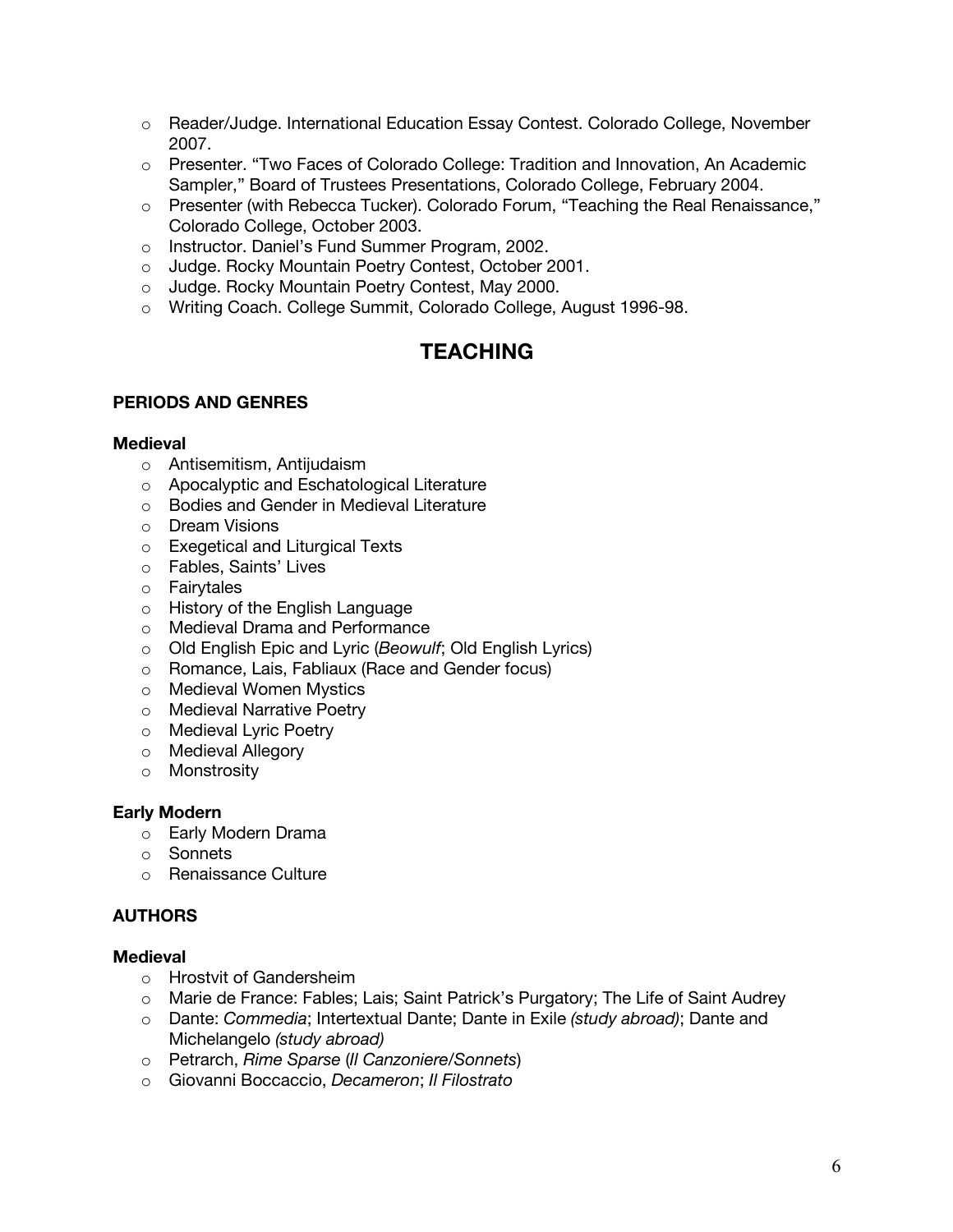- o Geoffrey Chaucer: *Canterbury Tales* [Translation; Chaucer and London; Continental Chaucer; Fabliaux; Pilgrimage *(study abroad)*]; *Troilus and Criseyde*; *Book of the Duchess*, *Legend of Good Women, House of Fame*; Dream Visions
- o William Langland
- o Gawain-Poet/Pearl-Poet
- o John Gower
- o Robert Henryson
- o Julian of Norwich
- o Margery Kempe
- o Christine de Pizan

#### **Early Modern**

- o John Donne
- o Ben Jonson
- o Christopher Marlowe
- o Thomas Middleton
- o William Shakespeare: Gender, Critical Race, Multi-genre approaches; Shakespeare in London *(study abroad)*
- o John Webster

#### **CRITICAL PRACTICE**

#### **Theory and Criticism**

- o Introduction to Critical Theory
- o Junior Seminar, Department of English (senior thesis preparation)
- o Senior Seminar, Department of English (senior thesis preparation)
- o Senior Thesis, Department of English
- o Senior Thesis, Comparative Literature Program (seminar and year-long oversight of senior theses)

#### **Gateway and Writing Courses**

- o Introduction to Poetry
- o Introduction to Comparative Literature
- o Tradition and Change in Literature
- o FYP: First-Year Writing Seminar (Monstrosity and the Apocalypse; Chaucer's and Shakespeare's Forests)
- o First-Year Experience Seminar (Freedom and Authority; Monstrosity; Renaissance Culture; Words in Time)
- o Writing Intensive Seminars

## **SERVICE**

#### **ASSOCIATE DEAN OF THE COLLEGE**

#### **Funding Secured**

- o **Keller Family Venture Grant:** Secured permanent endowment of the Venture Grant by the Keller Family. 2014-15.
	- § Collaborated with Sean Pieri, Vice-President for Advancement, to collect data for and write proposal narrative for the Keller Family asking them to endow Colorado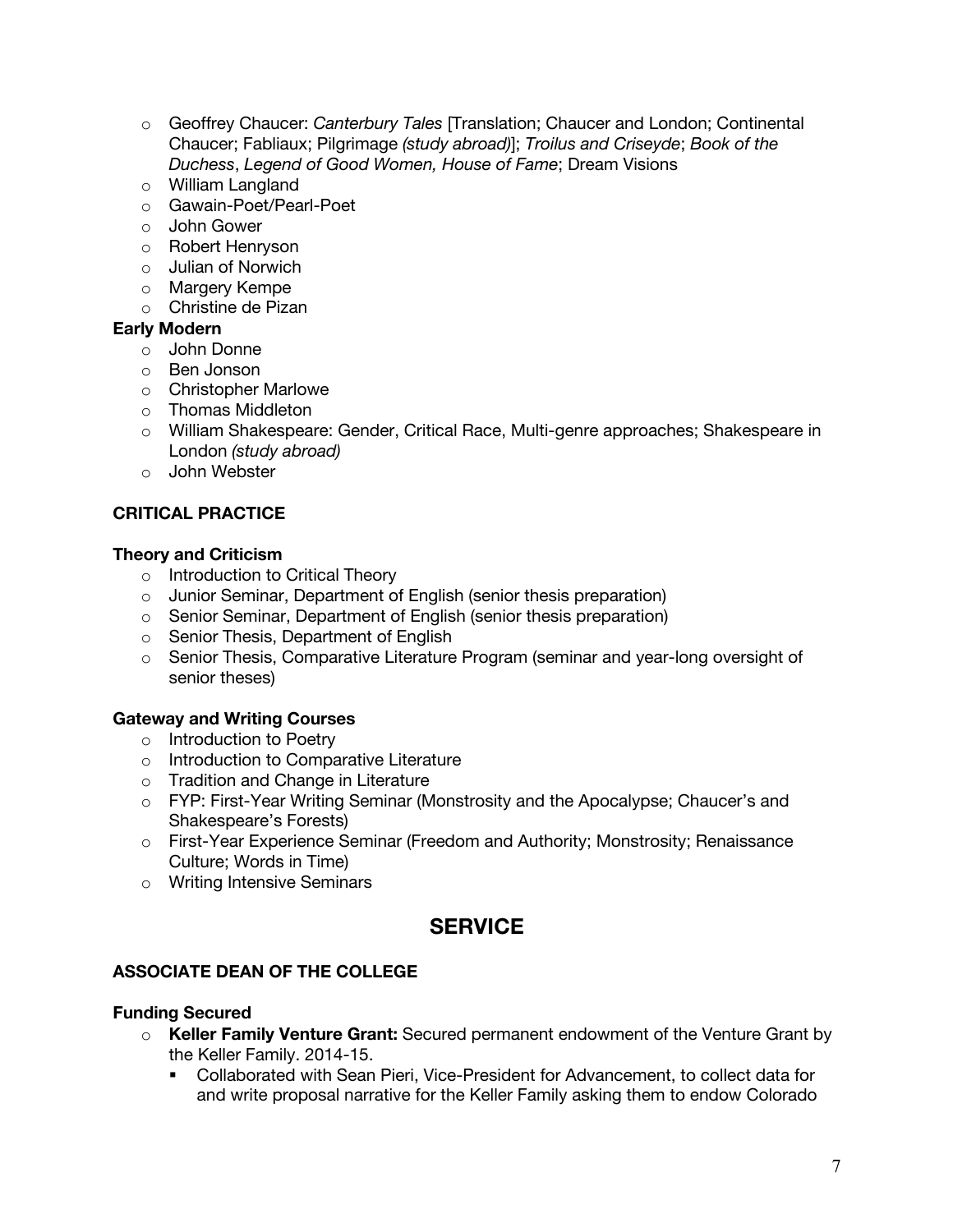College's Venture Grant permanently as the Keller Family Venture Grant. (\$4,000,000 gift from the Keller Family).

- Organized and prepared student presenters for annual Keller Venture Grant Forum presentations to Keller Family and Board of Trustees members (during Board of Trustees November campus visit).
- o **TEAGLE Foundation Consortial Advising Development Grant:** "Faculty Planning and Curricular Coherence." Collaboration with Traci Freeman, Colket Center Director, and consortial partners. Spring 2014. (\$50,000 grant.)
	- § Grant designed to explore: 1) how faculty articulate the goals and outcomes of curriculum, both pre-major and major, across the four undergraduate years; 2) how students map their intellectual paths, specifically transitions from General Education course work to more focused, discipline-specific coursework; 3) how our advising practices foster connections between our General Education coursework and coursework in our majors.
	- Collaborated on narrative justification, timeline, and itemized budget.
	- Solicited additional participation from consortial schools (Colorado College, Beloit College, Monmouth College, Knox College), including individual school narrative contributions to report authorship.

## **Institutional Program Development Implemented**

## o **Revitalized Academic Advising Program**

- Pre-major advising:
	- Redesigned faculty advising assignment process for incoming first-year students and transfer students.
	- Researched and designed new advising strategies.
	- Oversaw completion of graduation requirements.
	- Transfer Student advising:
		- Redesigned existing transfer student advising model.
		- Worked with established Colorado College transfer students to design new transfer student orientation for fall- and winter-start transfer students.
		- Advised student organizers of the transfer student mentoring program.
	- IDM major advising:
		- Worked with students to revise Liberal Arts and Sciences (LAS) major as Independently Designed Major (IDM), including full faculty review and approval vote at All-College Faculty Meeting.
		- Served as Dean's Office IDM mentor for students interested in developing an IDM.
		- Supported student IDM cohort development.
	- § Advising Outreach:
		- Initiated program development requests.
		- Served as Dean's Office point person for students with academic, cocurricular, and mental health support needs.
	- Advising initiatives:
		- Co-author. "Faculty Planning and Curricular Coherence" TEAGLE Foundation Consortial Advising Development Grant Proposal, 2014-15. Wrote and implemented successful grant proposal (with Traci Freeman).
		- Designed and implemented Faculty Advising Circle (with Rebecca Tucker, Traci Freeman)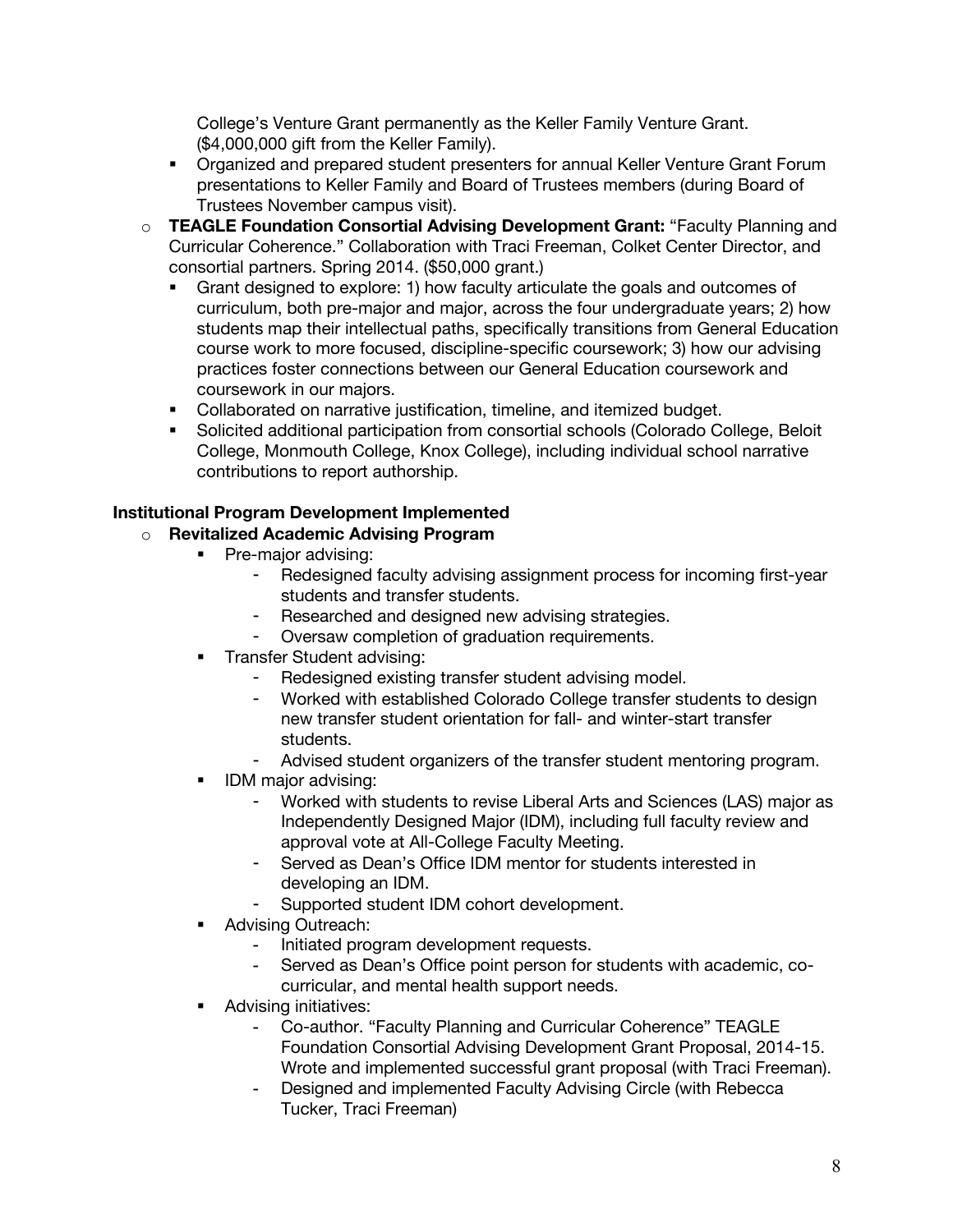- Designed and implemented cohort advising for IDM students.
- Designed and implemented cohort advising for student athletes.

## o **Reorganized First-Year Experience Program**

- FYE Program Management:
	- Before Colorado College hired Dr. Aaron Stoller as FYE Director, the Associate Dean of the College's position included the FYE management responsibilities in lieu of a staffed program director position.
- **FYE Operating Budget Oversight:** 
	- Oversaw budget; initiated new format for program development requests.
- **FYE Course Proposals Process Development:** 
	- Revised course identification/selection approach.
	- Sent out annual call for FYE Course Proposals.
	- Identified additional sections as needed.
- FYE Course Placement:
	- Organized pre-registration for FYE sections.
	- Worked with Registrar's Office to assign students to individual sections.
- FYE Advising Assignments:
	- Assigned faculty advisors according to FYE sections.
	- Filled in for advisors or sought replacement advisors when teaching faculty were at full advising capacity.
- **FYE Mentor Selection:** 
	- Coordinated with individual course faculty on their selection of mentors.
	- Coordinated and collaborated with Colket Center Director on mentor training.
	- Supervised FYE Mentor Director.
- **FYE Field Trips:** 
	- Sent out annual call for field trip fund requests.
	- Oversaw and allocated FYE field trip budget.

## o **Restructured and Updated Academic Progress Review**

- Reviewed academic policies.
- Consulted with faculty advisors about further support that needed to be provided for individual students.
- Implemented advising policy and practice changes agreed on through faculty consultation and/or faculty vote.
- **•** Provided individual student academic progress review on a block-by-block basis.
- **■** Met with struggling students.
- Identified support points of contact in college student outreach offices.
- Followed up on individual student plans for health and wellness progress.

## o **Developed and Supported Fellowship Advising**

- § Boettcher Scholars:
	- Served as Colorado College's Boettcher Foundation liaison and student campus mentor.
	- Attended quarterly Boettcher Foundation meetings.
	- Participated in all Admissions Office Boettcher Scholar recruitment efforts.
	- Oversaw Colorado College Boettcher Scholar enrichment Budget.
	- Organized campus enrichment activities.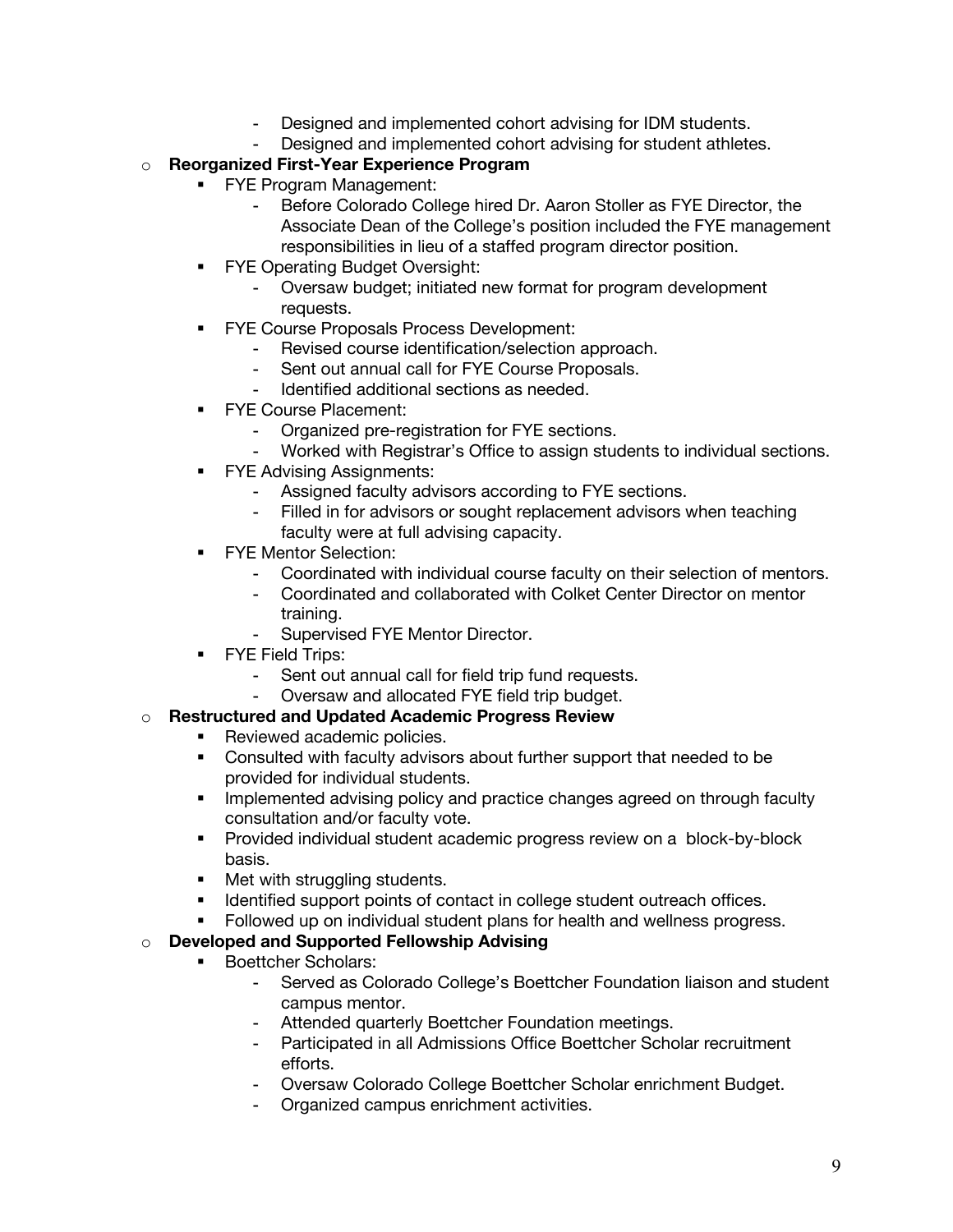- Supported fieldtrip and experiential learning planning for Colorado College Boettcher Scholars.
- Advised and mentored individual Boettcher Scholars.
- § Watson Fellowship:
	- Served as Colorado College's National Watson Foundation liaison and Colorado College Watson Fellowship advisor.
	- Promoted fellowship recognition through college-wide informational meetings.
	- Supported student applicants by designing and implementing application workshops with coordinated Colket Center personnel advising.
	- Advised individual student applicants.
	- Provided advice and information for faculty advising Watson applicants.
	- Worked with faculty Watson Committee members to identify, interview, and select finalists for the fellowship process.
	- Scheduled, organized, and hosted Watson Foundation Interviewer's annual campus visit.
	- Collected data for and wrote annual Colorado College Watson applicant report for the Watson Foundation.
- Further fellowship support:
	- Advised and connected individual students with appropriate fellowship advisors and fellowship support.
	- Identified faculty advisors for other fellowship opportunities on campus.

### **Collaborative Leadership**

#### o **Students of Concern Committee**

§ Worked with Assistant Dean of Students Cesar Cervantes and individuals involved in campus student success team to provide support for students with academic and co-curricular challenges.

### o **Dean's Advisory Committee**

- Committee Chair
	- Reviewed petitions.
	- Prepared meeting agendas.
	- Facilitated meeting discussions.
- **Grant and Academic Opportunities Oversight for:** 
	- Keller Venture Grants
	- Student Conferences
	- Life of the Mind Grants
	- Faculty Visiting Speakers
	- Student academic petitions
	- Independently Designed Majors
	- Independent Minors
- Advised individual students on their grant applications.
- **Advised faculty for Faculty Visiting Speakers applications.**
- § Advised and oversaw block review of student research grant applications and petitions for the grants and academic opportunities listed above.
- § Managed the all-college budgets for the grants and academic opportunities listed above.
- o **Committee on Instruction**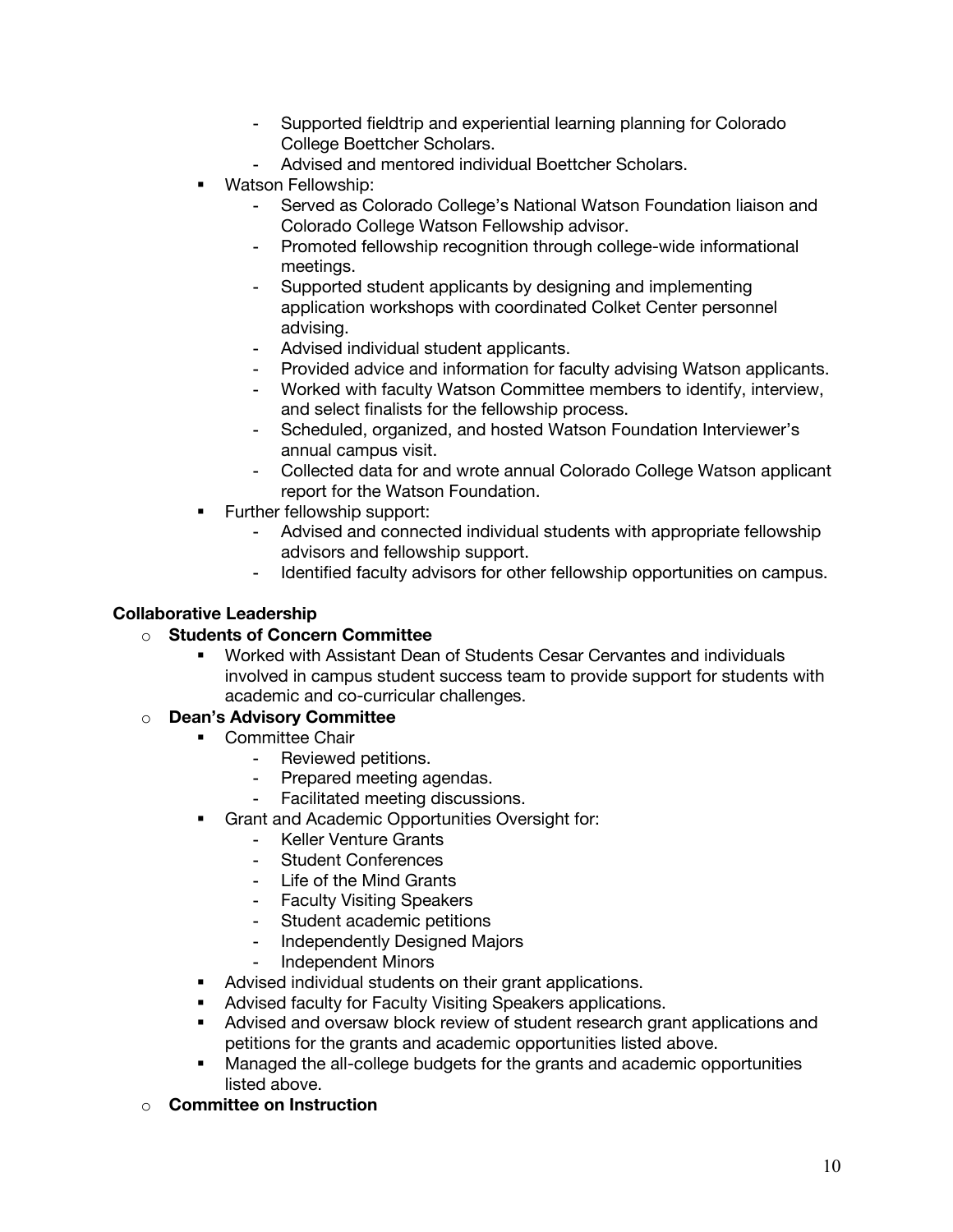- Committee Secretary
	- Developed agendas for meetings.
	- Kept records of committee decisions and votes: course changes (title, description, limit); new course proposals; new majors, minors proposed.
	- Provided final copy of agenda items to be discussed and voted on at block Faculty Meetings.

### o **Honor Council**

- § Supported faculty advisors with oversight for Honor Council student members and their work.
- Connected students facing Honor Council proceedings with appropriate campus information resources and support.
- § Responded to parents and students who had academic integrity and Honor. Council questions that they felt had not been answered by the student Honor Council members.

## **Administrative Management Scope**

- o **Academic Advising**
	- See above.
- o **Accessibility Resources**
	- § Supervisor for Accessibility Resources Director, Jan Edwards

## o **Colket Center for Academic Excellence**

- Supervisor for Faculty Writing Program Director, Tracy Santa
- **Supervisor for Colket Center Director, Traci Freeman**
- § Oversaw Colket Center budget management (Writing Center; ESL program; QRC)

## **COLLEGE COMMITTEE SERVICE**

## **College Committee Leadership**

- o Co-Chair, FEC Governance Committee (2020-21)
- o Chair, Senior Majors Committee, English Department (2020-21)
- o Co-Chair, Library Director Search Committee (Fall 2019-Summer 2020)
- o Chair, All-College Faculty Assessment Committee, College Accreditation Review (2017- 18)
- o Chair, English Department Search Committee, Assistant Professor of Anglophone Literature (2017-18)
- o Chair, Portfolio Initiative Committee (2004-05)
- o Chair, Student Writing Committee (2001-06)
- o Co-Chair, Student Learning Center Committee (2002-05)
- o Chair, Writing Center Director Search Committee (Summer 2001)

## **College Committee Service**

#### o **All-College Committees**

- § Faculty Executive Committee, Governance (2020-present)
- § Dean's Office Summer COVID Task Force (Summer 2020)
- Appeals Board (2017-20)
- § Faculty Mentor (2016-18)
- § All-College Faculty Assessment Committee (2009-11; 2017-18)
- § Faculty Executive Committee, Personnel (2011-12)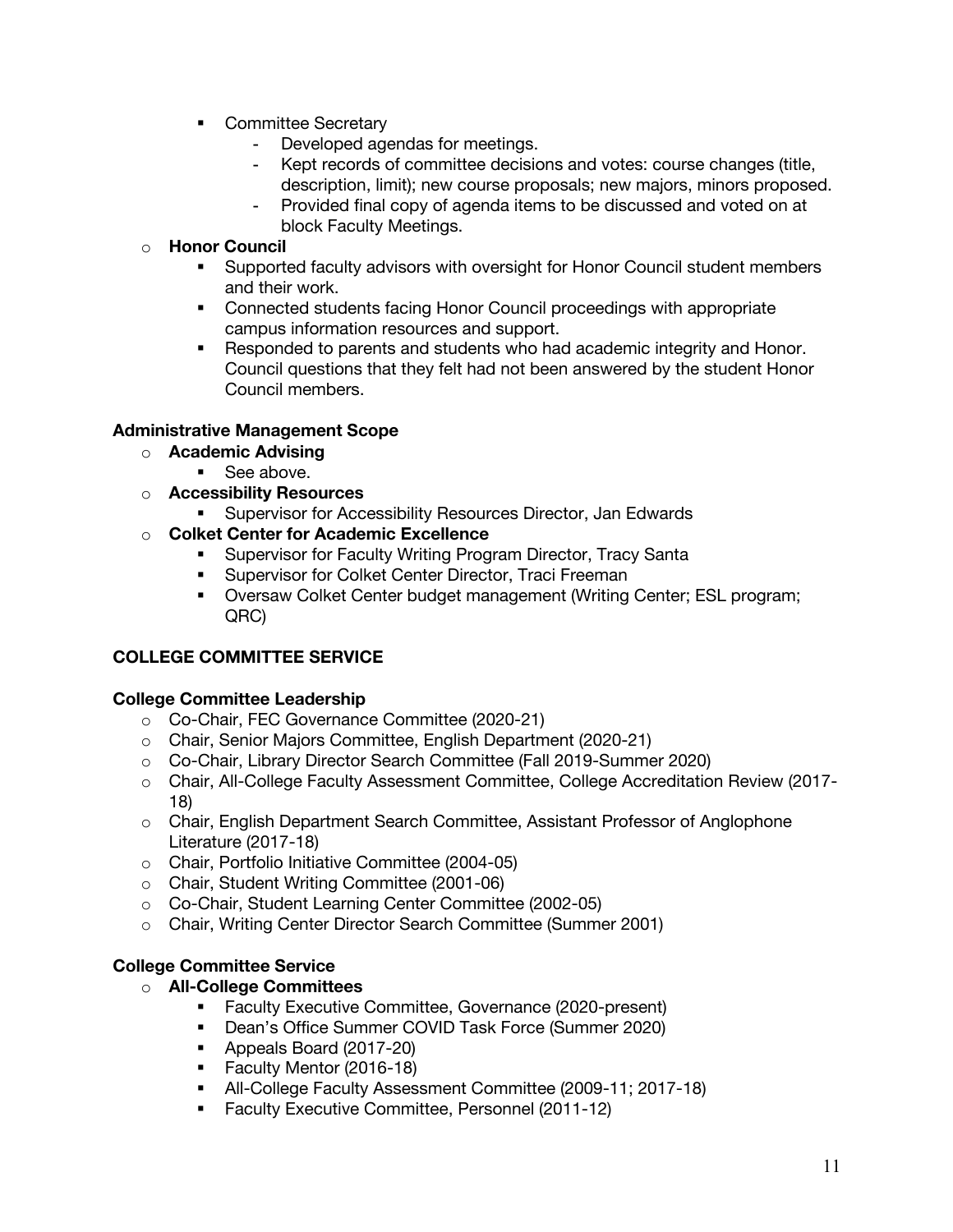- Armstrong Building Committee (2010-12)
- § All-College Faculty Assessment Committee (2009-11)
- Mellon Committee (2008-10)
- § Appeals Board (2008-10)
- Armstrong Building Committee (2007-09)
- § Women's Faculty Caucus (2005-06)
- § TEAGLE Initiative, Crown Faculty Center (2005-08)
- § Writing Committee (2001-2007)
- § First-Year Experience Steering Committee (2002-06)
- § Portfolio Initiative Committee (2004-05)
- Students of Concern Committee (2002-05)
- Curriculum Committee (2003-04)
- § South Tutt Learning Commons Remodel Committee (2003-04)
- AAUP Compensation Committee (2002-04)
- § Priddy Student Learning Center Committee (2002-04)
- Priddy Advising Committee (2002-04)
- Priddy, CCAS Design Committee (2002-03)
- § Colket Student Learning Center Quantitative Reasoning Committee (2002-03)
- Committee on Instruction (2002-03)
- § Boettcher Scholar Enrichment Committee (2002-03)
- § Student Learning Center Committee (2000-03)
- § Dean's Advisory, Committee (1999-2003)

## o **College External Review Committees**

- All-College Faculty Assessment Committee accreditation review (2017-18)
- **FYE Program External Review (Fall 2014)**
- Comparative Literature External Review Participant (Spring 2009)
- § Foreign Languages External Review Participant (Spring 2009)
- § Music Department External Review Participant (Fall 2005)
- Religion Department External Review Participant (Spring 2005)
- § American Cultural Studies Review Participant (Spring 2005)
- § Art Department External Review Participant (Fall 2004)
- § Philosophy Department External Review Participant (Spring 2004)
- o **College and Department Search Committees**
	- § Library Director Search Committee (Fall 2019-Summer 2020)
	- English Department Search Committee (2017-18)
	- § ACM London Program Director Search Committee for 2014 (Spring 2012)
	- § Assistant Dean of Student Life Search Committee (Fall 2012)
	- English Department Search Committee (2008-09)
	- § Colket Center Reading Fellow Search Committee (Spring 2006)
	- § Writing Center Director Search Committee (Spring 2005)
	- § ADA Director Search Committee (Fall 2004)
	- § Philosophy Department Search Committee, Cognate Representative (2003-04)
	- § Residential Life Search Committee, Faculty Representative (2002-03)
	- § Art Department Search Committee, Cognate Representative (2002-03)
	- § Drama Department Search Committee, Cognate Representative (2002-03)
	- § Priddy Advising Search Committee (2002-03)
	- § English Department Early-Modernist Search Committee (2001-02)
	- § Writing Center Director Search Committee (Summer 2001)
- o **Department/Program Committees**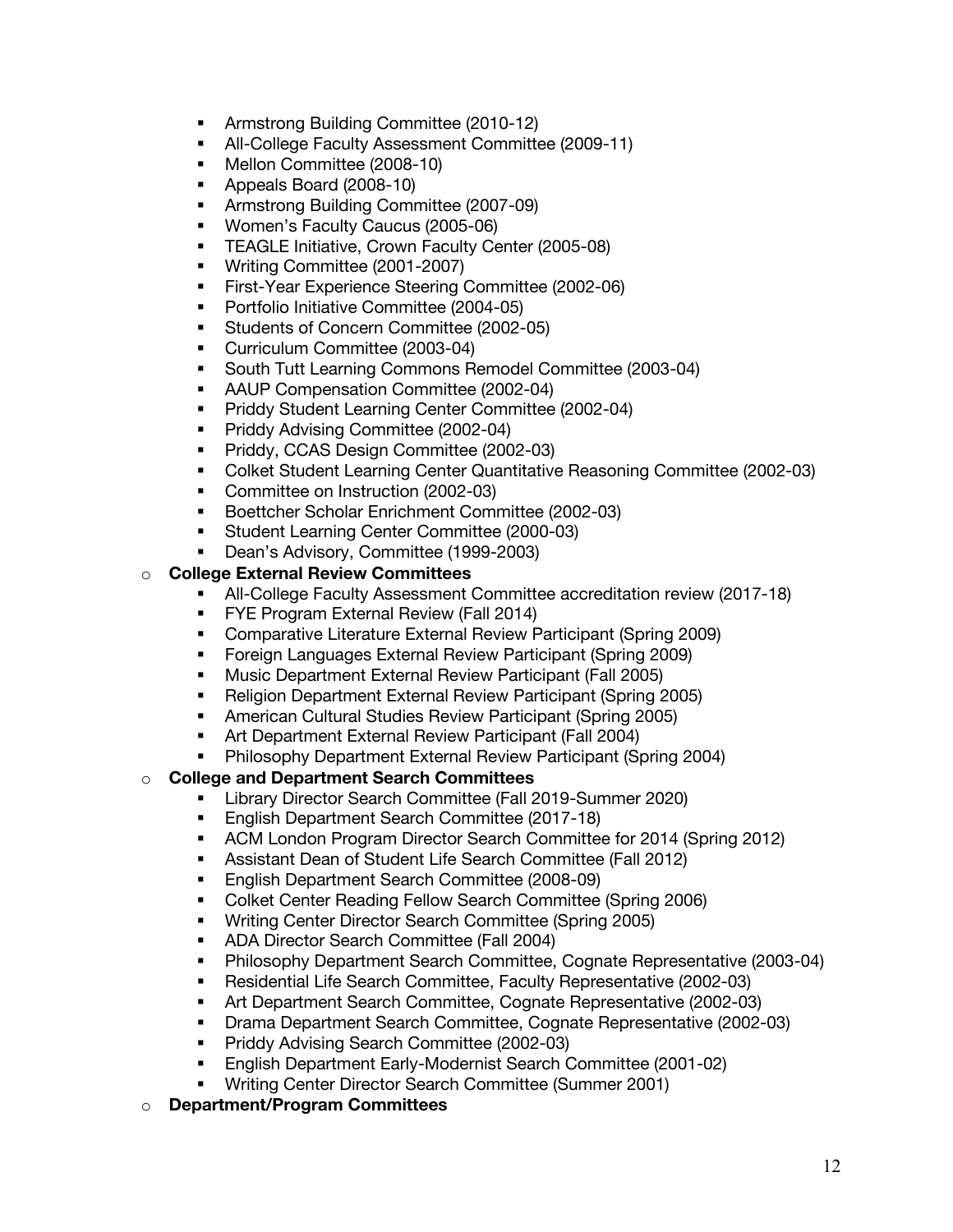- Senior Maiors Committee (2019-21)
- § English Department Curriculum Committee (2019-21)
- English Department Assessment Coordinator (2009-12: 2017-18)
- Senior Majors Committee (2008-11)
- § Comparative Literature Steering Committee (2007-09)
- English Department Newsletter Editor (2003-06)
- § English Department Newsletter, Co-editor (2001-02)
- § Krutzke Senior Thesis Award Committee, English Department (2001-02, 2003- 04, 2005-06, 2008-12, 2018-19, 2020-21)
- § Department Seminar Coordinator (1999-2001, 2002-03, 2006-07)

#### o **Department, All-College, and ACM Advising**

- § General Advising: First- and Second-Year Advising (ongoing)
- § Advising for Majors: English Major, Classics and English Major, Comparative Literature Major (ongoing)
- Advising for Minors: Renaissance Studies (2012-present); The Arts: Theory and Practice (2006-2011)
- ACM Florence/ACM London and Florence Program Advisor (2009-12)
- § Department Student Advisor for Graduate School and Careers, Department of English (2001-03)

## o **Student Research, Scholarship, Grants Committees and Advising**

- Boettcher Scholars Foundation liaison and Boettcher Scholars Mentor, Colorado College (2013-17)
- Dean's Office Mentor, Independently Designed Majors (2012-17)
- **E** Liaison, Thomas J. Watson Foundation Fellowship Committee, Liaison (2007-10; 2015-18)
- § Thomas J. Watson Foundation Fellowship Committee (2002-11; 2015-18)
- § Sheffer Committee (2002-10)
- § Colorado Springs Undergraduate Research Forum Committee (2005-06)
- o **Student Event Coordinator/Organizer**
	- § New Student Orientation Organizer, Fall and Winter Starts (2002-06)
	- § Academic Resources Colloquium Organizer (2002-03)
- o **Program Faculty Affiliation**
	- Comparative Literature Program (2000-present)
	- First-Year Experience Faculty (2000-19)
	- Renaissance Culture Faculty(2003-12)
	- § Freedom and Authority Faculty (1999-2009)
	- § Women's Studies Support Faculty (1999-2005)
- o **Faculty Reading Groups/College Extracurriculars**
	- Colorado College Chamber Orchestra (2007-18)
	- § Collegium Musicum (2008-2014, 2017-20)
	- Early Modern Reading Group (2004-2011)
	- Freedom and Authority Reading Group (1999-2009)
	- § Women's Studies Reading Group (2001-04)
	- Faculty Seminar Committee (2002-03)
	- Translation Reading Group (2001-02)

#### **COMMUNITY SERVICE**

o Undergraduate Admissions Alumni Interviewer, Stanford University (2012-21)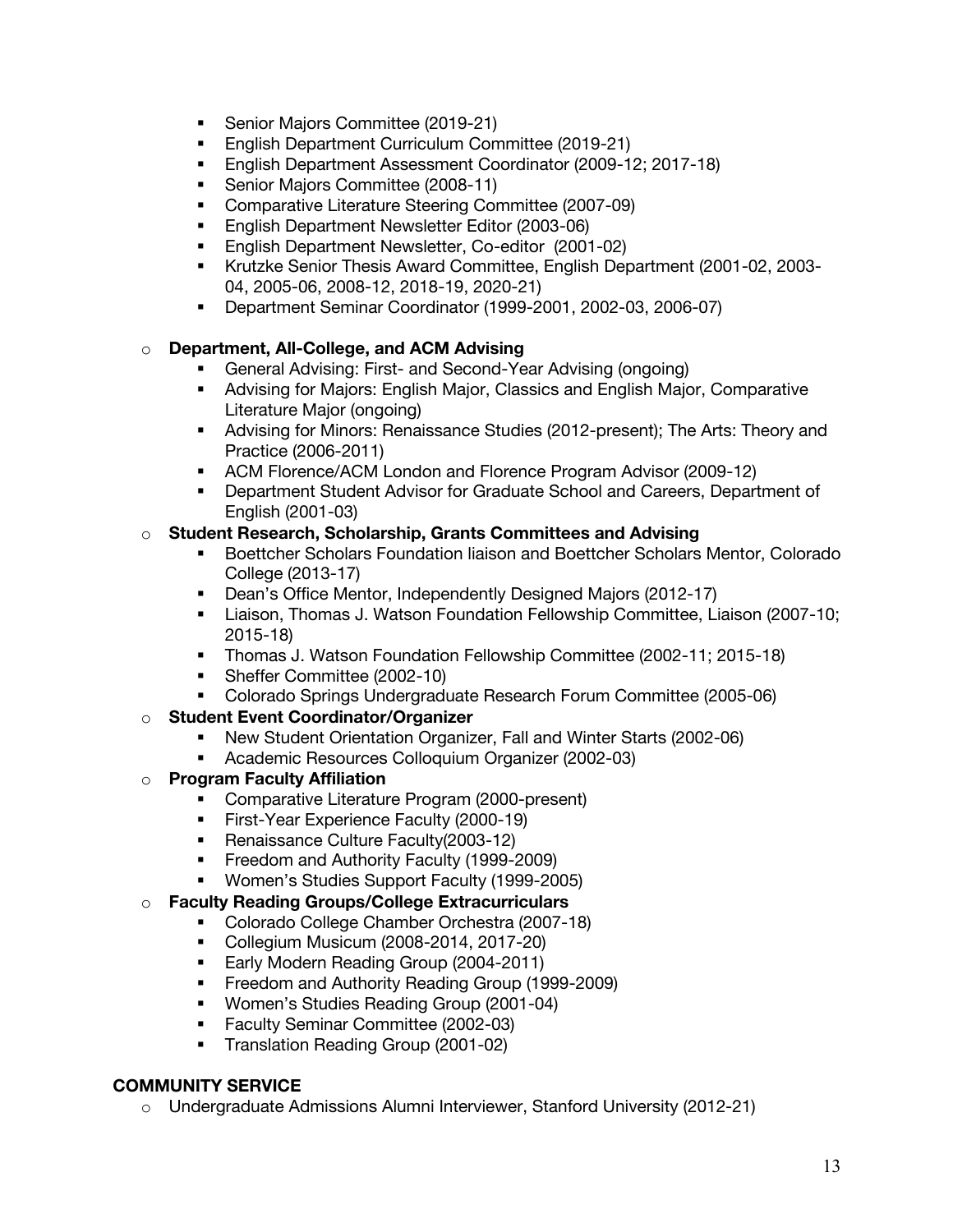- o Biden for President Campaign Volunteer (2020)
- o UC Health Volunteer, Therapy Dog Trainer and Handler (2019-20)
- o Skyway Democrats, Member (2004-2020)
- o Cheyenne Mountain Music Association, Treasurer (2006-2010)
- o Japan-America Society, Member (2004-2008)
- o Young Concert Artists, Volunteer (2005)
- o Colorado Springs Children's Chorale, Parent Council Representative (2004-05)
- o In Harmony International Children's Choir Festival, International Student Host and Parent Assistant (July 2004)

# **HONORS AND AWARDS**

## **RESEARCH**

- $\circ$  Thomas Miller Funds, English Department. Conference travel award to present "Thigh wounds, chastity surveillance, and gender ambiguity: Jewish-Christian Exegetical Exchange and Marie's "Jewish" Knight in *Guigemar*" at the International Courtly Literature Society 2019 Congress, University of Exeter, UK (July 2019)
- o Dean of the Faculty's Small Grants. "*Race before Race Symposium*: New Theories, Curricular Development." Proposal to Support travel for six colleagues to the Race Before Race Symposium at ACMRS in Phoenix, AZ (January 2019)
- o Humanities Executive Committee Divisional Research Funds Award, "Constructing and Performing the Jewish Diaspora in France and England," Colorado College (2018)
- o NEH Summer Institute (Dr. Irven Resnick, Director): "Representations of the 'Other': Jews in Medieval Christendom" (2010)
- o Humanities Executive Committee Divisional Research Funds Award, "Canterbury Tales on the Canterbury Trail," Colorado College (2005)
- o Professional Research and Development Summer Stipend, San Francisco State University, (Summer 1993)
- o NEH Summer Seminar (director, R. Howard Bloch): "The Old French Fabliaux and the Medieval Sense of the Comic" (1992)
- o Professional Research and Development Summer Stipend, San Francisco State University (1992)

## **TEACHING AND ADVISING**

- o Outstanding Advisor, Colorado College (2015-16)
- o Outstanding Advisor, Colorado College (2014-15)
- o Outstanding Advisor, Colorado College (2012-13)
- o Award for Curricular Innovation in Service Learning, Colorado College (2012)
- o Order of Omega, Outstanding Professor Award, Colorado College (2007)
- o ATS Incubator Proposal, *Le Cygne* Online, Colorado College (2007)
- o ATS Incubator Proposal (with Rebecca Tucker), Dante-Michelangelo Interactive Resources, Colorado College (Spring 2007)
- o Team-Taught Interdisciplinary Courses: Literature and Other Disciplines Grant, "Dante and Michelangelo: Art and Influence in the Renaissance" (with Rebecca Tucker), Colorado College (2004)
- o A. Johnson Endeavor Endowment Grant, Dante in Italy Course Development Grant, Colorado College (2003)